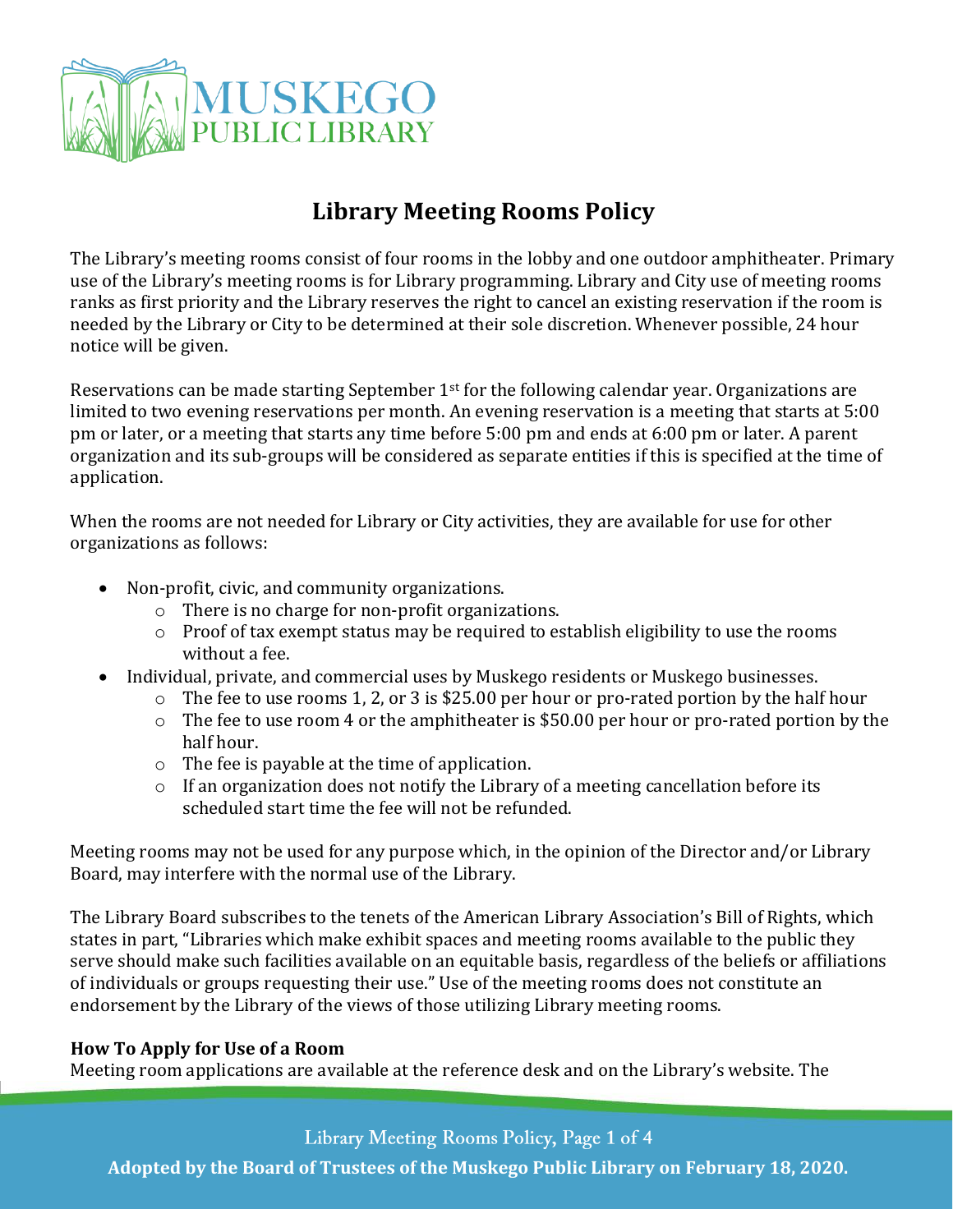

completed and signed application form may be returned to the reference desk, emailed, faxed, mailed, or completed through the online form to the Library. Meeting rooms are assigned by Library staff based on the size of the group expected and room availability. Organizations may not reserve more than two rooms at the same time on a regular basis.

The application must be signed by an authorized adult representative of the organization who shall be personally responsible for the conduct at the meeting and for any damages incurred.

Although telephone applications will not be accepted, the reference staff will provide the current availability of a room over the telephone. A completed application form must be on file at the Library for a reservation to be approved.

#### **Room Hours**

The Library's meeting rooms are available during Library hours. Organizations may stay up to an hour past closing time with prior permission from the Library Director or the Director's designee. Organizations leaving after the Library has closed must make sure exterior doors are closed securely.

#### **Room Capacity and Equipment**

The Library has four public meeting rooms available, with capacities ranging from 25 to 100. Each room is equipped with tables and chairs. Extra tables and chairs are available for organizations to meet their individual needs. The Library does not assume responsibility for and is unable to assist organizations in setting up their rooms. When the meeting is concluded, all furniture must be arranged according to the chart posted in the room.

Upon request the Library has equipment available on a first come first serve basis (see Meeting Room Application). The Library has free wireless Internet access. Library staff is unable to provide technical support to meeting room users.

#### **Kitchen**

A shared kitchen is available. Access to the kitchen must be requested on the application form. Members of other organizations using meeting rooms may be using the kitchen at the same time. The kitchen must be left clean, with all food and residue removed. Organizations must provide their own cleaning supplies.

#### **Study Rooms**

The Library has four study rooms available on a first come, first serve basis. These rooms cannot be reserved in advance.

### **Library Amphitheater**

The Library's outdoor amphitheater can be reserved for use during regular Library hours. No

Library Meeting Rooms Policy, Page 2 of 4

**Adopted by the Board of Trustees of the Muskego Public Library on February 18, 2020.**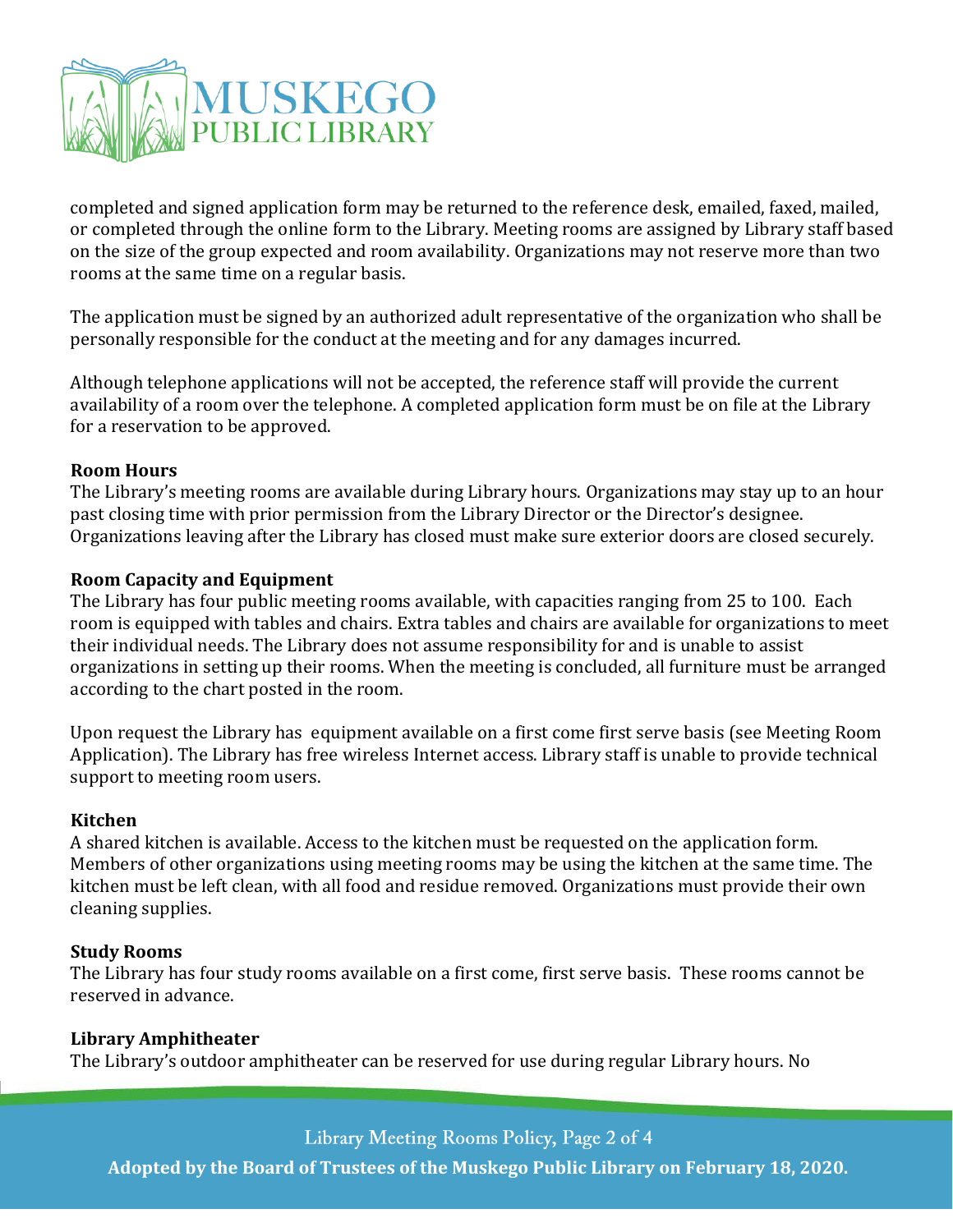

equipment or furniture is available for amphitheater use. Events held in the outdoor amphitheater may not disturb neighboring properties. All refuse must be removed from the Library property. Trash bins are not available, and the Library's dumpster may not be used.

## **Regulations for Meeting Rooms Use**

- 1. All advertisements, announcements, press releases, fliers, and any other meeting-related promotional material must clearly state who is sponsoring the meeting, and mention the meeting is not endorsed by the Muskego Public Library.
- 2. The name, address, telephone number, or email address of the Muskego Public Library may not be used as the contact information of any organization meeting at the Library.
- 3. Displays, posters, and literature connected with the meeting may not be placed anywhere in the Library except in the meeting room while the meeting is taking place. With the permission of the Library staff, directional signage may be placed elsewhere in the Library.
- 4. Each group will be admitted to and must vacate the meeting room at the scheduled time. Set up and clean up time must be included in the scheduled time block.
- 5. If an organization does not show up within twenty minutes of their scheduled starting time without advanced notice the reservation will be cancelled.
- 6. If an organization fails to show up without prior notification for three reservations in a calendar year, any future reservations the organization has on file will be cancelled.
- 7. Groups using the meeting rooms are not permitted to charge registration or admission fees at the event and/or require the purchase of an item as a condition of meeting attendance. Membership dues and voluntary incidental donations (such as coffee money) may be collected.
- 8. The Library reserves the right to monitor all meetings held on its premises.
- 9. The use of lighted candles or other sources of flame and smoke are prohibited.
- 10. At least one adult must be present at the meeting.
- 11. Materials may not be affixed to the walls or ceilings of the meeting rooms. Library installations or postings may not be removed for any reason.
- 12. Individuals who attend meetings in the Library must abide by the Library's Code of Conduct and Safe Child policies.
- 13. The Library is not responsible for equipment or materials owned by an organization. The Library does not provide storage space.
- 14. The room must be left clean, with all residue cleaned off of tables and carpeting. Organizations must provide their own cleaning supplies. Organizations or individuals may be charged for anything beyond a reasonable and customary cleaning activity.
- 15. For and in consideration of meeting room and Library facilities usage, any person or group using same hereby agrees to indemnify and hold harmless the Muskego Public Library from any and all actions or lawsuits relating to its use of such rooms and facilities. Further, such person or group agrees to reimburse the Muskego Public Library for any and all repair costs and for any

Library Meeting Rooms Policy, Page 3 of 4

**Adopted by the Board of Trustees of the Muskego Public Library on February 18, 2020.**